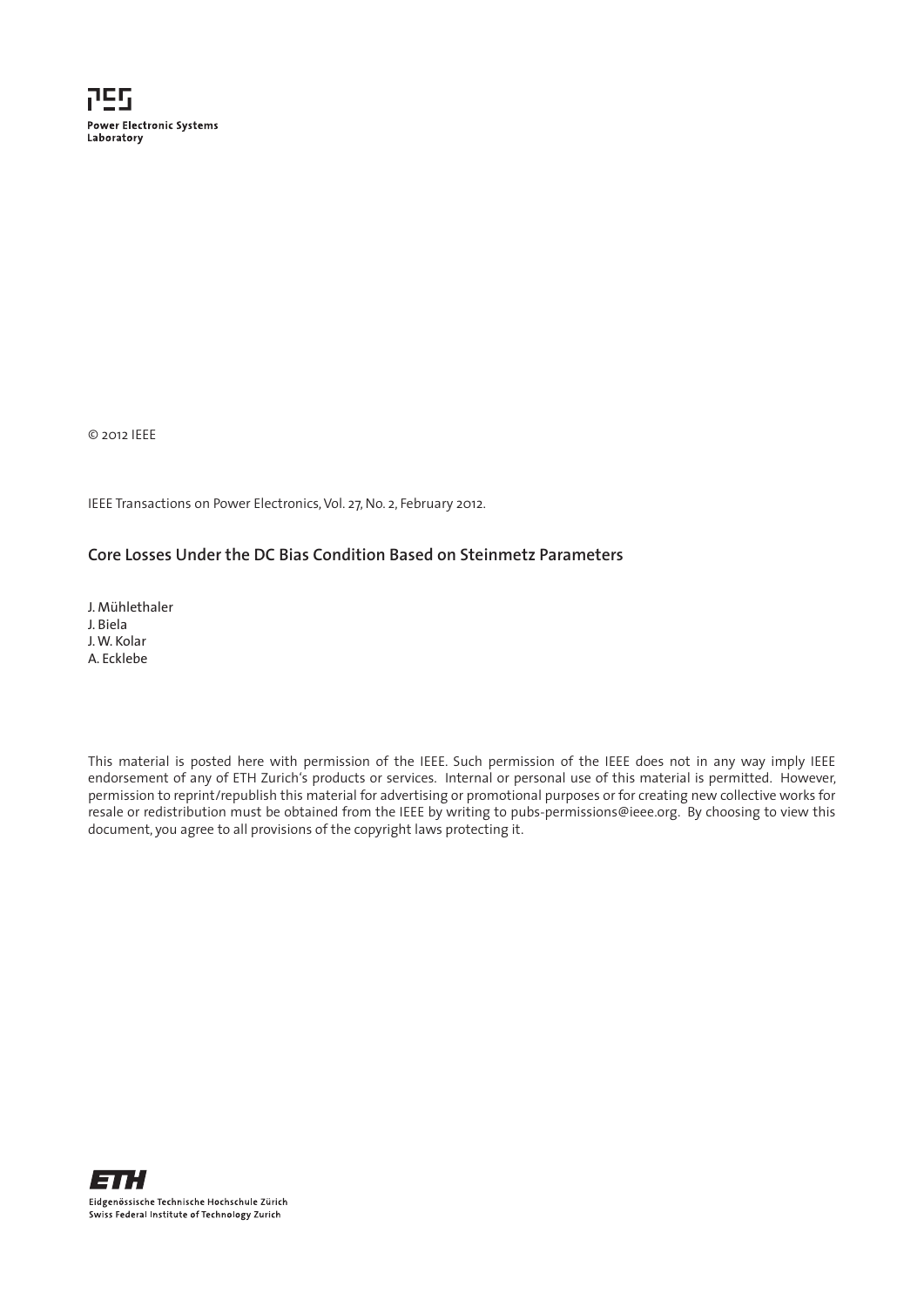# Core Losses Under the DC Bias Condition Based on Steinmetz Parameters

Jonas Mühlethaler, Student Member, IEEE, Jürgen Biela, Member, IEEE, Johann Walter Kolar, Fellow, IEEE, and Andreas Ecklebe*, Member, IEEE*

*Abstract***—The calculation of core losses in inductive components is difficult and has not yet been entirely solved. In particular, it is impossible to predict the influence of a dc premagnetization on the losses without extensive measurements. For this paper, different materials have been tested to gain information on how core losses are influenced by a premagnetization. Measurements on molypermalloy powder, silicon steel, nanocrystalline material and ferrite cores have been performed. The** *Steinmetz premagnetization graph* **(SPG) that shows the dependency of the Steinmetz parameters**  $(\alpha, \beta)$ *β,* **and** *k***) on premagnetization is introduced. This permits the calculation of core losses under dc bias conditions. Such graphs are given for different materials and different operating temperatures. In addition, a detailed description of the test system is given, as high accuracy is crucial.**

*Index Terms***—Core losses, dc bias, ferrite, Steinmetz.**

#### I. INTRODUCTION

**T** HE CALCULATION of core losses in inductive components is difficult and has not yet been entirely solved. Par-<br>ticularly the influence of a do bias on the losses is not entirely ticularly, the influence of a dc bias on the losses is not entirely clarified. The most used equation that characterizes core losses is the power equation  $[1]$ <sup>1</sup>

$$
P_{\rm v} = k f^{\alpha} \hat{B}^{\beta} \tag{1}
$$

where  $\hat{B}$  is the peak induction of a sinusoidal excitation with frequency  $f$ ,  $P_v$  is the time-average power loss per unit volume, and  $k, \alpha, \beta$  are material parameters. The equation is often referred to as the Steinmetz equation, named after Charles P. Steinmetz, who proposed a similar equation, without the frequency dependence, in 1892 [2]. The material parameters  $k$ ,  $\alpha$ , and  $\beta$  are accordingly referred to as the Steinmetz parameters. They are valid for a limited frequency and the flux density

Manuscript received October 8, 2010; revised February 8, 2011 and May 16, 2011; accepted June 15, 2011. Date of current version January 9, 2012. Recommended for publication by Associate Editor B. Ferreira.

J. Mühlethaler and J. W. Kolar are with the Power Electronic Systems Laboratory, 8092 ETH Zurich, Switzerland (e-mail: muehlethaler@lem.ee.ethz.ch; kolar@lem.ee.ethz.ch).

J. Biela is with the Laboratory for High Power Electronic Systems, ETL H18.2, ETH Zürich, Switzerland (e-mail: jbiela@ethz.ch).

A. Ecklebe is with the ABB Switzerland Ltd., Corporate Research, CH-5405 Baden-Dättwil, Switzerland (e-mail: andreas.ecklebe@ch.abb.com).

Color versions of one or more of the figures in this paper are available online at http://ieeexplore.ieee.org.

Digital Object Identifier 10.1109/TPEL.2011.2160971

<sup>1</sup>To have units work out properly, the Steinmetz equation should actually be written  $P_{\rm v} = k(\frac{f}{f_{\rm ref}})^{\alpha} (\frac{\hat{B}}{\hat{B}_{\rm ref}})^{\beta}$ . However, it is very common to use (1) and implicitly assume  $B_{\text{ref}} = 1 \text{ T}$  and  $f_{\text{ref}} = 1 \text{ Hz}$  (or another set of units).

range. Unfortunately, the Steinmetz equation is only valid for sinusoidal excitation. This is a huge drawback, because in power electronics applications, the material is mostly exposed to nonsinusoidal flux waveforms.

Different approaches have been developed to overcome this limitation and determine losses for a wider variety of waveforms. The approaches can be classified into the following categories.

- 1) Improvements of the Steinmetz equation (1).
- 2) Calculation of the losses with a loss map that is based on measurements. This loss map stores the loss information for different operating points, each described by the fluxdensity ripple  $\Delta B$ , the frequency f, the temperature T, and a dc bias  $H_{\text{dc}}$  (e.g. in [3]– [5]).
- 3) Methods to determine core losses based on breaking up the total loss into loss components, i.e., hysteresis losses, classical eddy current losses, and "excess losses" [6], [7].
- 4) Hysteresis models such as Preisach and Jiles-Atherton used for the calculation of core losses.

One of the approaches based on an improved Steinmetz equation is derived in [8], [9], and [10]. The analysis in [8] is motivated by the fact that the loss due to domain wall motion has a direct dependency of  $dB/dt$ . As a result, a modified Steinmetz equation is proposed. In [9] the approach is further improved and in [10] a method on how to deal with minor hysteresis loops is presented and some minor changes to the equation are made. The approach of [8], [9], and [10] leads to the improved generalized Steinmetz equation (iGSE)

$$
P_{\rm v} = \frac{1}{T} \int_0^T k_i \left| \frac{\mathrm{d}B}{\mathrm{d}t} \right|^\alpha (\Delta B)^{\beta - \alpha} \mathrm{d}t \tag{2}
$$

where  $\Delta B$  is peak-to-peak flux density and

$$
k_i = \frac{k}{(2\pi)^{\alpha - 1} \int_0^{2\pi} |\cos \theta|^{\alpha} 2^{\beta - \alpha} d\theta}.
$$
 (3)

The parameters k,  $\alpha$ , and  $\beta$  are the same parameters as used in the Steinmetz equation (1). The iGSE is capable of calculating losses of any flux waveform, without requiring extra characterization of material parameters beyond the parameters for the Steinmetz equation. This approach is widely applied [11], [12]. Nevertheless, the iGSE has a drawback: it neglects the fact that core losses vary under dc bias conditions, i.e., the Steinmetz parameters change under the dc bias condition.

In many power electronics applications magnetic components are biased with a dc or low-frequency premagnetization, e.g., in switched-mode power supplies (SMPS). Within SMPS circuits, magnetic components that are operating under dc bias conditions are commonly used and are often among the largest components.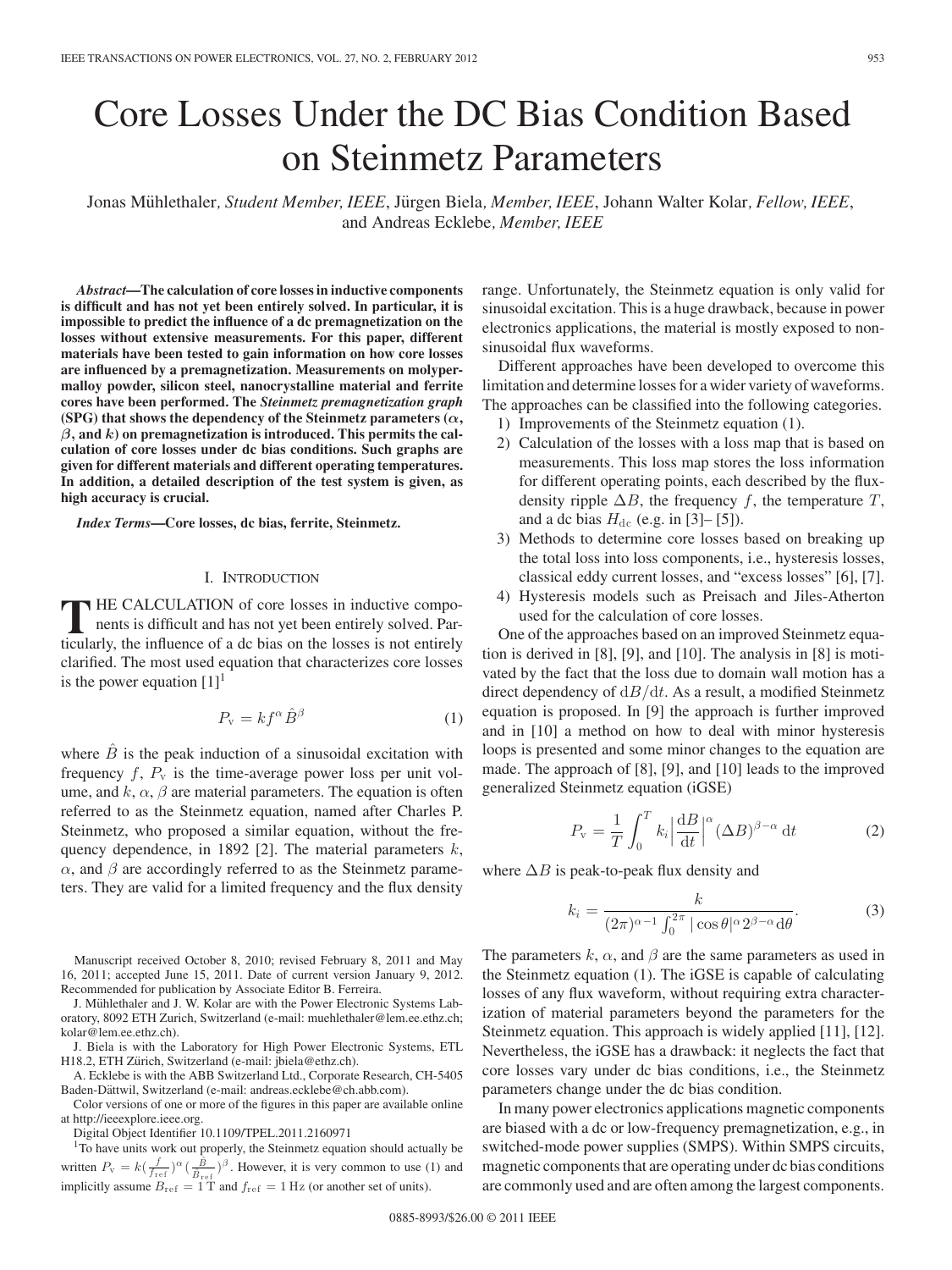Many publications have shown that the influence of dc bias on the material properties cannot be neglected [8], [13]– [18]. An approach on how to handle dc bias losses is described in [3], [4], and [5]. There, losses are calculated with a loss map that is based on measurements. This loss map stores the loss information for many operating points, each described by the flux ripple  $\Delta B$ , the frequency  $f$ , and a dc bias  $H_{dc}$ . How this loss map can be used to calculate iron losses of inductors employed in power electronic systems is explained. One parameter in the loss map is the dc premagnetization; thus, the loss increase due to dc bias is considered in this approach. However, extensive measurements are necessary to build the loss map. Another approach on how to consider dc bias losses is introduced in [13]: the effect of a dc bias is modeled by the given ratio between losses with and without dc bias for different dc bias levels  $H_{dc}$  and different ac flux densities. This ratio is called the displacement factor DPF. In [13] a graph that shows the DPF is given for the material ferrite N87 from EPCOS. In [8], an empirical formula that describes the DPF is given (though it is not named DPF). According to [8], [13], the DPF does not depend on the frequency  $f$  and can be described as a function of the ac flux density and the dc bias  $H_{\text{dc}}$ . A similar approach is suggested in [14], but according to [14] the DPF does not depend on the ac flux density. The influence of the frequency on the DPF has not been discussed. The approaches of [8], [13], [14] have in common that a factor is introduced by which the calculated losses have to be multiplied to take a premagnetization into consideration. In other words, the parameter k of (1) [or  $k_i$  of (2)] is multiplied by the DPF and therewith becomes dependent on  $\overline{B}$  (or  $\Delta B$ ).

This paper proposes a new approach to describe core losses under the dc bias condition. A graph that shows the dependency of the Steinmetz parameters ( $\alpha$ ,  $\beta$ , and k) on premagnetization is introduced in Section IV. This enables the calculation of losses via the Steinmetz equation (1) or the iGSE (2) using appropriate Steinmetz parameters. A core loss measurement test setup has been built for this work and is presented in Section II. The accuracy of the system is analyzed in Section III.

#### II. TEST SETUP TO MEASURE CORE LOSSES

To perform measurements, the best measurement technique has to be selected first. In [19], different methods are compared. The B-H loop measurement has been evaluated as most suitable. Amongst other advantages, this technique offers rapid measurement (compared to other methods, e.g., calorimetric measurement), copper losses are not measured, and it is accurate. In Section III the accuracy is analyzed in detail. The principles are as follows: two windings are placed around the core under test (CUT). The sense winding (secondary winding) voltage  $v$ is integrated to sense the core flux density  $B$ 

$$
B(t) = \frac{1}{N_2 \cdot A_e} \int_0^t v(\tau) d\tau
$$
 (4)

where  $N_2$  is the number of sense winding turns and  $A_e$  the effective core cross section of the CUT. The current in the excitation winding (primary winding) is proportional to the magnetic field



Fig. 1. Overview of the test system.

TABLE I MEASUREMENT EQUIPMENT

| <b>Oscilloscope</b>    | LeCroy WaveSurfer 24MXs-A |  |
|------------------------|---------------------------|--|
| <b>Current Probe</b>   | LeCroy AP015              |  |
| <b>Heating Chamber</b> | Binder ED53               |  |
| <b>Power Supply</b>    | Xantrex XTR 600-1.4       |  |
| <b>Power Stage</b>     | $0 - 450 V$               |  |
|                        | $0 - 25A$                 |  |
|                        | $0-200\,\mathrm{kHz}$     |  |

strengths H

$$
H(t) = \frac{N_1 \cdot i(t)}{l_e} \tag{5}
$$

where  $N_1$  is the number of excitation winding turns and  $l_e$  the effective magnetic path length of the CUT. The loss per unit volume is then the enclosed area of the B-H loop, multiplied by the frequency<sup>2</sup>

$$
\frac{P}{V} = f \oint H \, \mathrm{d}B. \tag{6}
$$

The selected approach is widely used [4], [10], [20], [21]. The test system consists of an oscilloscope, a power supply, a heating chamber, and a power stage, as illustrated in Fig. 1. It is controlled by a MATLAB program running on the oscilloscope under Microsoft Windows. The equipment used is listed in Table I. In Fig. 2 a photograph (a) and the simplified schematic (b) of the power stage is shown. In Table II the most important components employed in the power stage are listed. The power stage is capable of a maximal input voltage of 450V, output current of 25A and a switching frequency of up to 200kHz. With the power stage, it is possible to achieve a rectangular voltage

<sup>2</sup>The core loss per unit volume is

$$
\frac{P}{V} = \frac{f \int_0^T i_1(t) \frac{N_1}{N_2} v_2(t) dt}{A_e l_e} = \frac{f \int_0^T H(t) l_e \frac{1}{N_1} N_1 A_e \frac{d(t)}{dt} dt}{A_e l_e}
$$

$$
= f \int_{B(0)}^{B(T)} H(B) dB = f \oint H dB,
$$

where  $\frac{N_1}{N_2}v_2(t)$  is the sense winding voltage transformed to the primary side.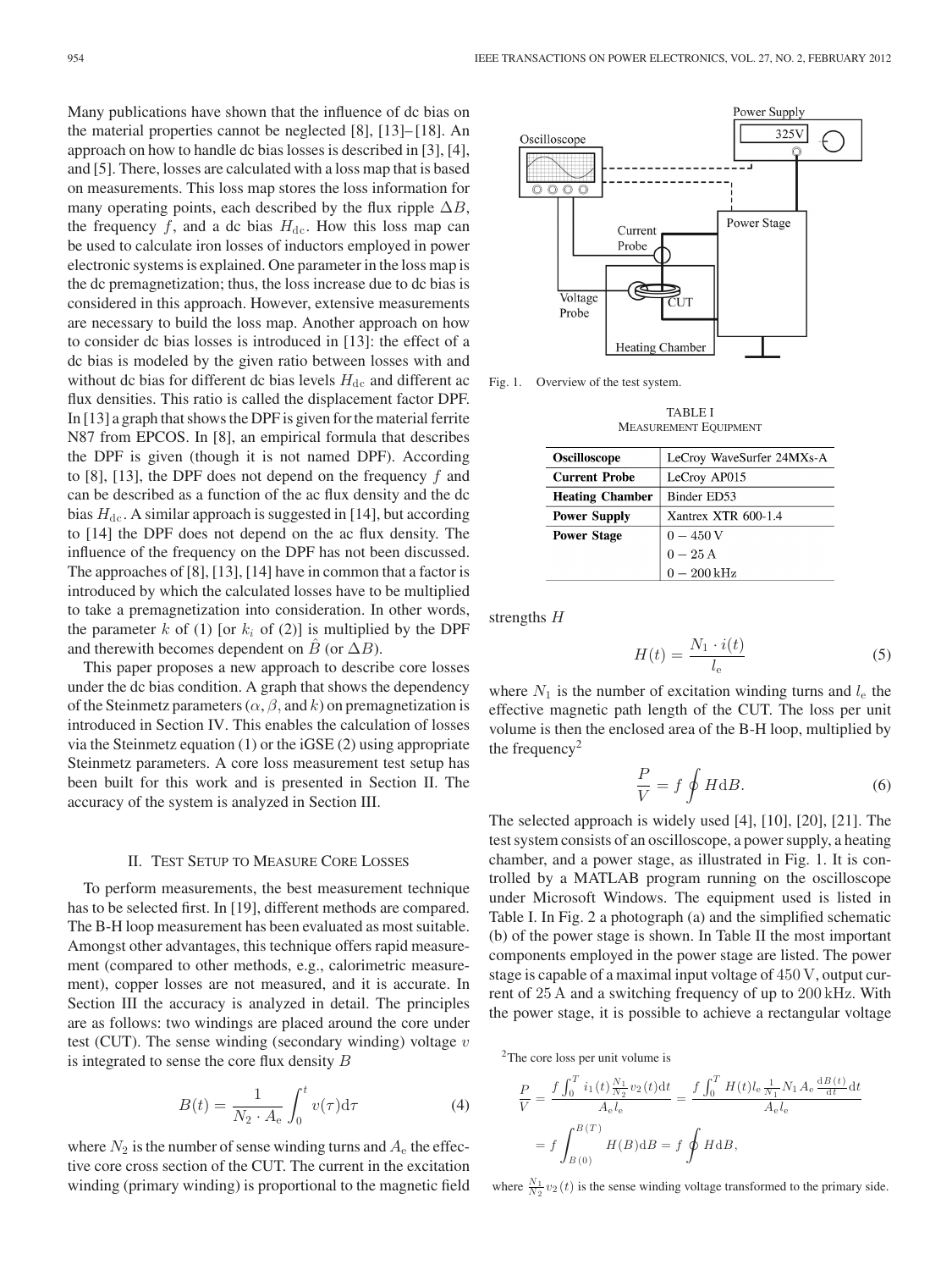

Fig. 2. Power stage (a) photograph, (b) simplified schematic.

TABLE II POWER STAGE COMPONENTS

| <b>Power MOSFETs</b>  | IXYS IXFB82N60P                  |  |
|-----------------------|----------------------------------|--|
| <b>Gate Driver</b>    | IXYS IXDD414SI                   |  |
| <b>Capacitors</b>     | Electrolytic: 2.75 mF            |  |
|                       | Foil: $360 \,\mu F$              |  |
|                       | Ceramic: $3.86 \,\mathrm{\mu F}$ |  |
| DSP                   | <b>TI TMS320F2808</b>            |  |
| <b>Current Sensor</b> | <b>LEM LTS 25-NP</b>             |  |
| Fan                   | San Ace 40 GE                    |  |



Fig. 3. Current and voltage waveforms of the CUT.

 $i_{\text{CUT,prim}}$ CUT, sec

Fig. 4. Equivalent circuit of the CUT.

#### III. ACCURACY OF THE MEASUREMENT SYSTEM

The different aspects that influence the accuracy of the measurements are given in the following.

#### *A. Phase-Shift Error of Voltage and Current Measurement*

The error due to an inaccurate measurement of the voltage and current phase displacement can be quantified as [22]

$$
E = 100 \cdot \frac{\cos(\zeta + \phi) - \cos\zeta}{\cos\zeta} \tag{7}
$$

where  $E$  is the relative error in  $\%$  of the measured core losses,  $\zeta$  is the actual phase shift between the sense winding output voltage and the excitation winding current, and  $\phi$  is the error in the measurement of  $\zeta$ . Measurements have shown that  $\phi$ depends linearly on the frequency. In other words,  $\phi$  originates from a delay time  $T<sub>d</sub>$  that is independent of the frequency. This delay time  $T_d$  can be measured with a rectangular current shape through a low inductance shunt, and with it the delay time can be compensated. The main cause of the delay time  $T<sub>d</sub>$  is the current probe.

In Section IV, measurements with the material ferrite N87 from EPCOS (core part number: B64290L22X87) are presented; therefore, a short discussion about phase-shift accuracy is given on the example of this core. This accuracy discussion is similar to the discussion presented in [17]. In Fig. 4, a simplified equivalent circuit of the core under test (CUT) is given. Winding losses and leakage inductance are assumed to be negligible. The reactance  $X_{\rm m}$  can be calculated as

$$
X_{\rm m} = \omega A_{\rm L} N_1^2 \tag{8}
$$

where  $A_L$  is the inductance factor,  $N_1$  is the number of primary winding turns, and  $\omega = 2\pi f$  is the angular frequency. Hence, for the CUT ( $A_{\text{L}} = 2560 \text{ nH}$  [23],  $N_1 = 10$ ) and a frequency  $f = 100$  kHz the reactance is  $X_{\text{m}} = 160.8 \Omega$ . At the operating point  $\Delta B = 100$  mT,  $f = 100$  kHz, and  $T = 40$  °C losses of  $P_{\text{Loss}} = 0.2 \text{W}$  are expected (from material data sheet [23]). With this information, the equivalent resistor  $R_{FE}$  that represents the core losses can be calculated

$$
R_{\rm FE} = \frac{V_{\rm rms}^2}{P_{\rm Loss}} = \frac{\left(N_1 A_{\rm e} \omega \frac{\Delta B}{2\sqrt{2}}\right)^2}{P_{\rm Loss}}\tag{9}
$$

shape across the CUT that leads to a triangular current shape including a dc bias (if desired). This behavior is illustrated in Fig. 3. To control the dc current, the current is sensed by a dc current transducer. A low-frequency sinusoidal excitation is also possible; for this an output filter has been designed to achieve a sinusoidal current/voltage shape for frequencies up to  $1 \text{ kHz}$ .

where  $A_e$  is the equivalent core cross section. For the CUT and operating point, the resistor  $R_{FE}$  is 2.26 kΩ. Now, the angle  $\zeta$ can be calculated as

$$
\zeta = \arctan \frac{R_{\text{FE}}}{X_{\text{m}}} = 85.9^{\circ} \tag{10}
$$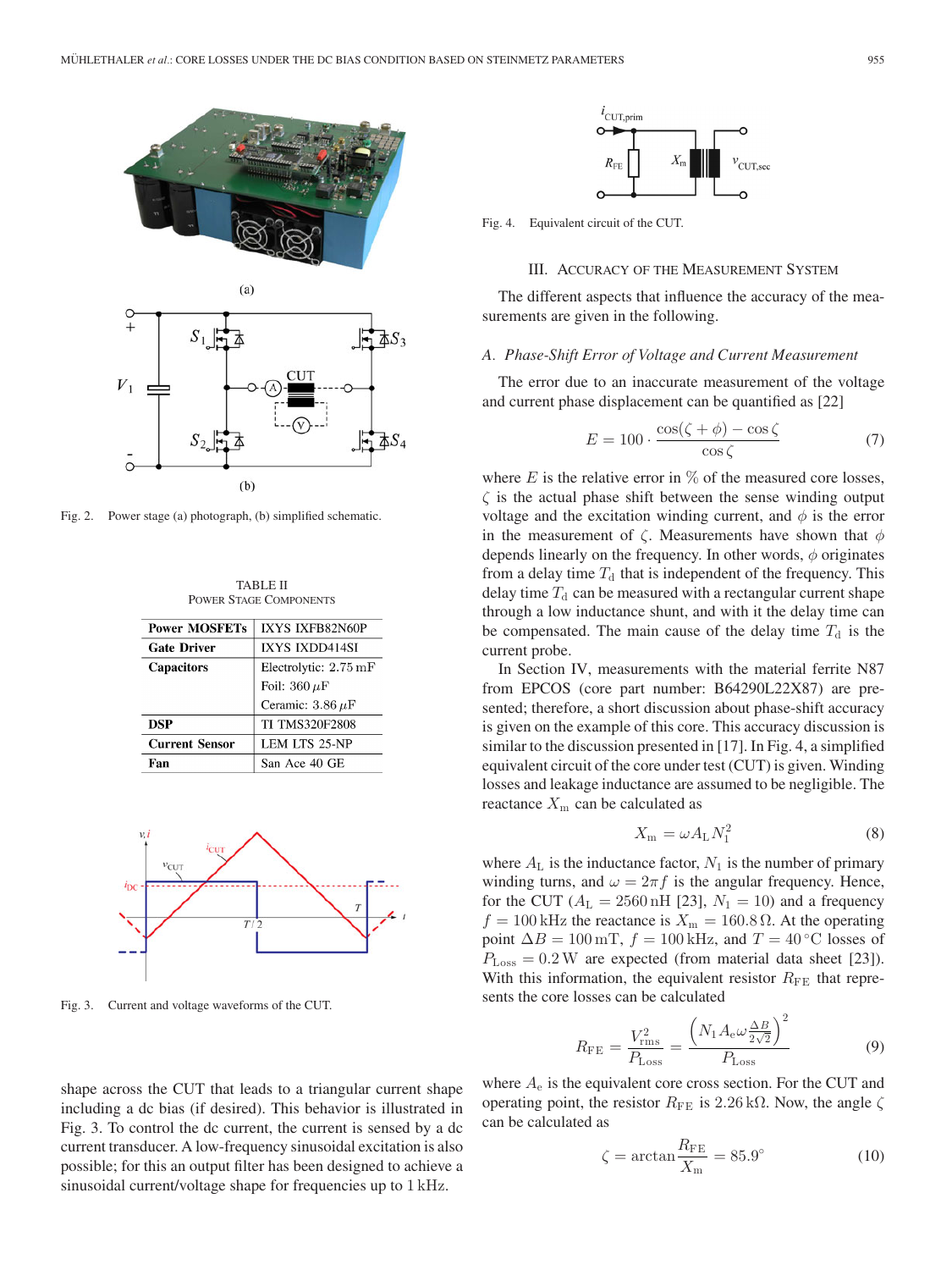An uncompensated delay time  $T_d$  would result in a phase-shift error of voltage and current measurement of

$$
\phi = f \cdot T_{\rm d} \cdot 360^{\circ}.\tag{11}
$$

When (11) is inserted in (7) and then solved for  $T<sub>d</sub>$ , a tolerable uncompensated delay time for a desired accuracy is derived, e.g., for an accuracy of  $\pm 3\%$ , an uncompensated delay time of  $\pm 3.5$  ns at 100 kHz and  $\zeta = 85.9$ ° would be tolerable. Measurements have shown that the delay time compensation leads to lower residual delay times; although a quantification is difficult. With a realistic delay time compensation to an accuracy of  $\pm 1.5$  ns, and with an expected system accuracy (only phaseshift consideration) of  $\pm 4\%$ , measurements of materials up to an angle of  $\zeta = 88.7^\circ$  (at  $f = 100 \text{ kHz}$ ) can be performed. At lower frequency measurements the permitted angle  $\zeta$  increases for the same accuracy constraint, e.g., at  $20 \text{ kHz}$ , for an accuracy of  $\pm 4\%$ , measurements up to an angle of  $\zeta = 89.7^\circ$  are permitted. All measurements presented in the following sections are within this range.

The system has one drawback related to the phase shift: the measurement of gapped cores (or low permeability cores) is difficult because the angle  $\zeta$  substantially increases in this situation. A detailed analysis together with a new method of how gapped cores could be measured is introduced in [18]. A measurement method that improves core loss measurement for very high frequencies  $(1-50 \text{ MHz})$  is proposed in [24]. Although the focus of [24] are measurements at very high frequencies, the method could be used to improve the loss measurement of gapped cores. However, for the work in hand, only un-gapped cores have been measured.

#### *B. Equipment Accuracy*

A typical magnitude/frequency characteristic of the current probe has been provided by the current probe manufacturer LeCroy, from which an ac accuracy of 3% could be extracted. Together with the accuracy of the passive probe (attenuation accuracy of  $1\%$ ) and the accuracy of the oscilloscope itself (1.5% that originates amongst others from the limited vertical resolution of 8 bit), an equipment accuracy of  $\leq$   $|\pm 5.6\%|$  is derived.

#### *C. Capacitive Coupling*

Capacitive currents may result in errors and must therefore be avoided. The typical capacitances that are present in windings are:

- 1) capacitance between the primary and secondary winding (inter capacitance);
- 2) self-capacitance between turns of a winding (intracapacitance);
- 3) and capacitance between the windings and the magnetic core.

According to [25], the inter- and intracapacitances increase when the core is grounded; thus, the core should not be grounded. Generally, the inter- and intracapacitances increase with increasing area between the windings and decrease with distance between the windings. To decrease the intercapacitance, a separation of the primary and secondary windings is favorable; although a separation of the windings avoids an absolute uniform winding distribution around the core (ideally, the primary winding should be distributed uniformly around the core to achieve a homogenous flux density distribution). Another important aspect of the winding arrangement is the chosen number of turns of the primary winding. Even with the use of favorable winding layout, some ringing in current and voltage is inevitable. Fewer turns are more favorable for two reasons: this additionally decreases parasitic capacitances, and, because the current for the same magnetic operating point is higher, capacitive currents are relatively lower compared to (desired) inductive currents.

#### *D. Temperature*

An important aspect is that the temperature of the CUT is defined and constant. To keep the temperature constant, the test system performs the measurement automatically (starts excitation, controls current, regulates flux  $(\Delta B)$ , triggers the oscilloscope, reads values). With such an automated measurement system, a working point is rapidly measured and the losses do not heat the core in the short measurement period.

#### *E. Comparative Measurement and Conclusion*

Comparative measurements with the power analyzer *Norma D6100* have been performed to confirm the accuracy. The power analyzer is connected to measure the excitation winding current and the sense winding voltage to obtain core losses [19]. The results in the performed working points matched very well. The deviation between the results of the test system and of the power analyzer was always  $\leq$   $|\pm 4\%|$  (up to 100 kHz).

From the equipment accuracy ( $\leq$  |  $\pm$  5.6%|) and the phaseshift accuracy ( $\leq$  |  $\pm$  4%|), a system accuracy of  $\leq$  |  $\pm$  9.8%| is calculated. However, based on the results of the comparative measurements, it can be said that the reached accuracy is higher.

As a conclusion, a test system has been built that performs the measurements quickly and leads to sufficiently accurate results.

## IV. CORE LOSSES OF FERRITES UNDER THE DC BIAS **CONDITION**

In this section, measurement results are presented and a new approach to describe core losses under dc bias conditions is introduced that is based on a graph that shows the dependency of the Steinmetz parameters  $(\alpha, \beta, \text{ and } k)$  on premagnetization. This is done on the example of the material ferrite N87 from EPCOS (core part number B64290L22X87 [23]). In Fig. 5, the core losses and in Fig. 6 the core losses normalized to the losses  $P_0$  at zero premagnetization are shown for different dc bias values. In Fig. 7, the losses are plotted as a function of the frequency  $f$  and in Fig. 8 the losses are plotted as a function of the peak-to-peak flux density  $\Delta B$ , with and without dc bias. To describe the losses via the Steinmetz equation (1) or the iGSE (2) is the most common method; hence, improvements of this method would be most beneficial for design engineers. As the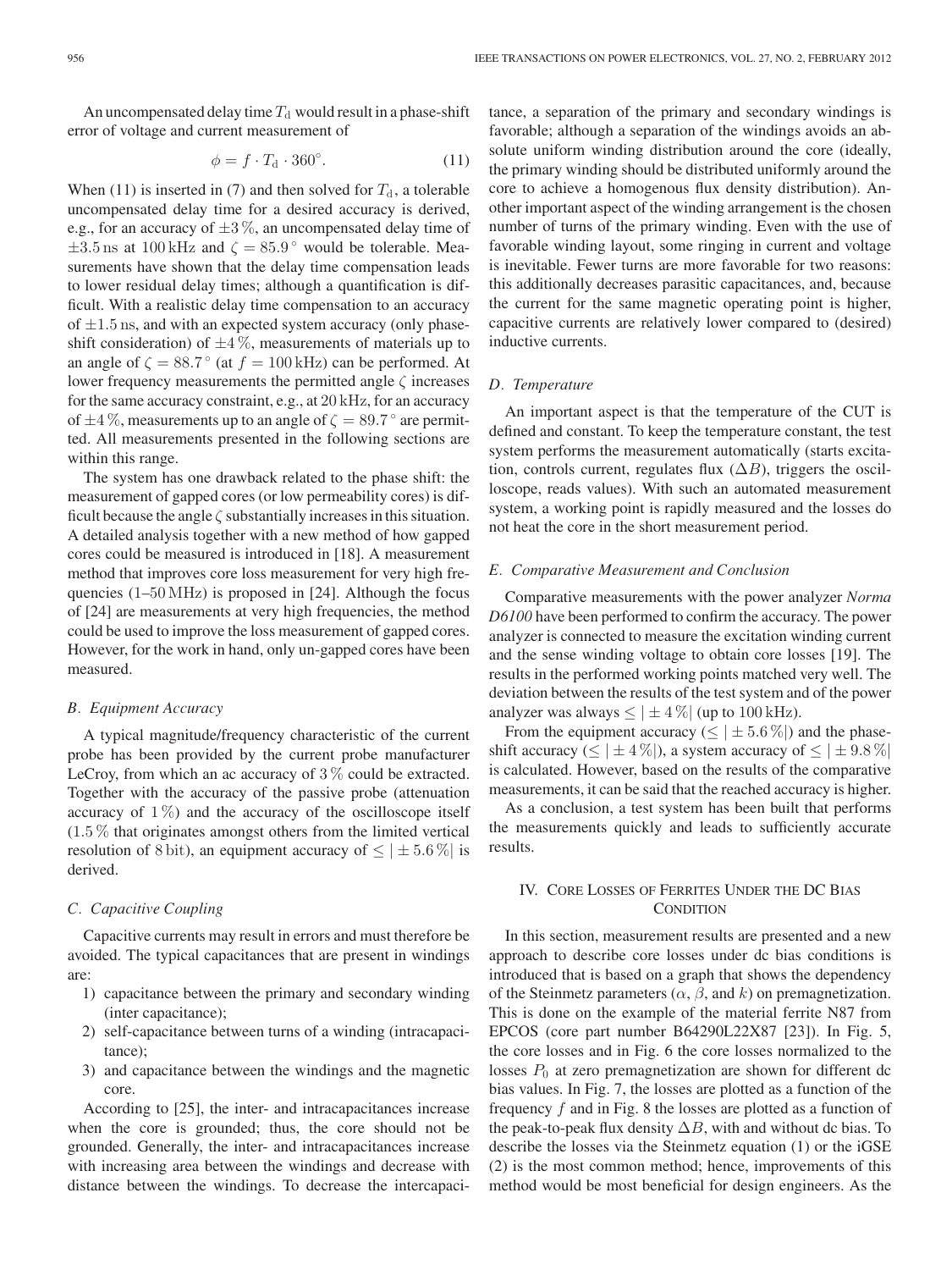

Fig. 5. Core losses under dc bias conditions (ferrite N87; measured on R42 core),  $f = 100 \text{ kHz}, T = 40 \degree \text{C}.$ 



Fig. 6. Core losses under dc bias conditions, normalized to losses  $P_0$  at zero premagnetization (ferrite N87; measured on R42 core),  $f = 100$  kHz,  $T = 40 °C$ .

iGSE (2) is more suitable for the description of core losses in power electronic applications, in all following considerations the three discussed parameters are  $\alpha$ ,  $\beta$ , and  $k_i$  of the iGSE [ $\alpha$ ,  $\beta$  are the same as in (1), while  $k_i$  is described in (3)]. For the applied waveform as illustrated in Fig. 3 (symmetric triangular current/flux shape) (2) leads to

$$
P_{\rm v} = k_i (2f)^{\alpha} \Delta B^{\beta}.
$$
 (12)

When core losses are plotted with logarithmic axes, where the *x*-axis represents the frequency and the *y*-axis represents the power loss, approximately straight lines are drawn (see Fig. 7). This is because the losses follow a power function as, e.g., the laws stated in (1) and the iGSE (2). The parameter  $\alpha$  represents the slope of the curve in this plot. The same can be said when the frequency f is kept constant and  $\Delta B$  is varied; hence, the use of a power function with variable  $\Delta B$  is justified as well (see Fig. 8). The parameter  $\beta$  represents the slope of the curve in this plot. When a core is under a dc bias condition, the losses over a wide range of  $H_{dc}$  still can be described with the Steinmetz equation (1) or the iGSE (2), i.e., the losses still follow the power equation stated by Steinmetz (see Fig. 7 and 8). However, for very high values of  $H_{dc}$  and high flux densities  $\Delta B$  the use



Fig. 7. Core losses versus frequency (ferrite N87; measured on R42 core),  $\overline{T} = 40 \degree C$ .



Fig. 8. Core losses versus flux density (ferrite N87; measured on R42 core),  $T = 40 °C$ .

of a power function is no longer appropriate (see Fig. 8, curve for  $H_{\text{dc}} = 80 \text{ A/m}$ . This is due to saturation effects. The curve for  $H_{\text{dc}} = 50 \text{ A/m}$  has been determined as the last one that can be considered as an approximate straight line over a wide flux density range. For most applications, it is not desired to operate at higher dc bias levels; hence, the majority of inductive components are operated in a range where the losses still follow the power equation stated by Steinmetz.

As described earlier, the Steinmetz parameters must be adjusted according to the dc bias present. As will be shown, a dc bias causes changes in the Steinmetz parameters  $\beta$  and  $k_i$ , but not in the parameter  $\alpha$ .

- 1) The losses change when  $\Delta B$  and frequency f are kept constant and the dc bias  $H_{dc}$  is varied (see Fig. 5). Thus, the Steinmetz parameter  $k_i$  depends on the dc bias  $H_{dc}$  $[k_i = f(H_{\text{dc}})].$
- 2) When the frequency  $f$  is kept constant, the factor by which the losses increase due to a premagnetization  $H_{dc}$  differs for different  $\Delta B$  (see Fig. 6). Thus, the Steinmetz parameter  $\beta$  depends on the premagnetization  $H_{dc}$  as well  $[\beta = f(H_{\text{dc}})]$ . The slopes of the curves in Fig. 8 represent the parameter  $\beta$ . As can be seen, the curve for  $H_{\text{dc}} =$  $20 \text{ A/m}$  is slightly steeper compared to the curve of  $H_{\text{dc}} =$  $0 \text{ A/m}$ , though the difference is very little. However,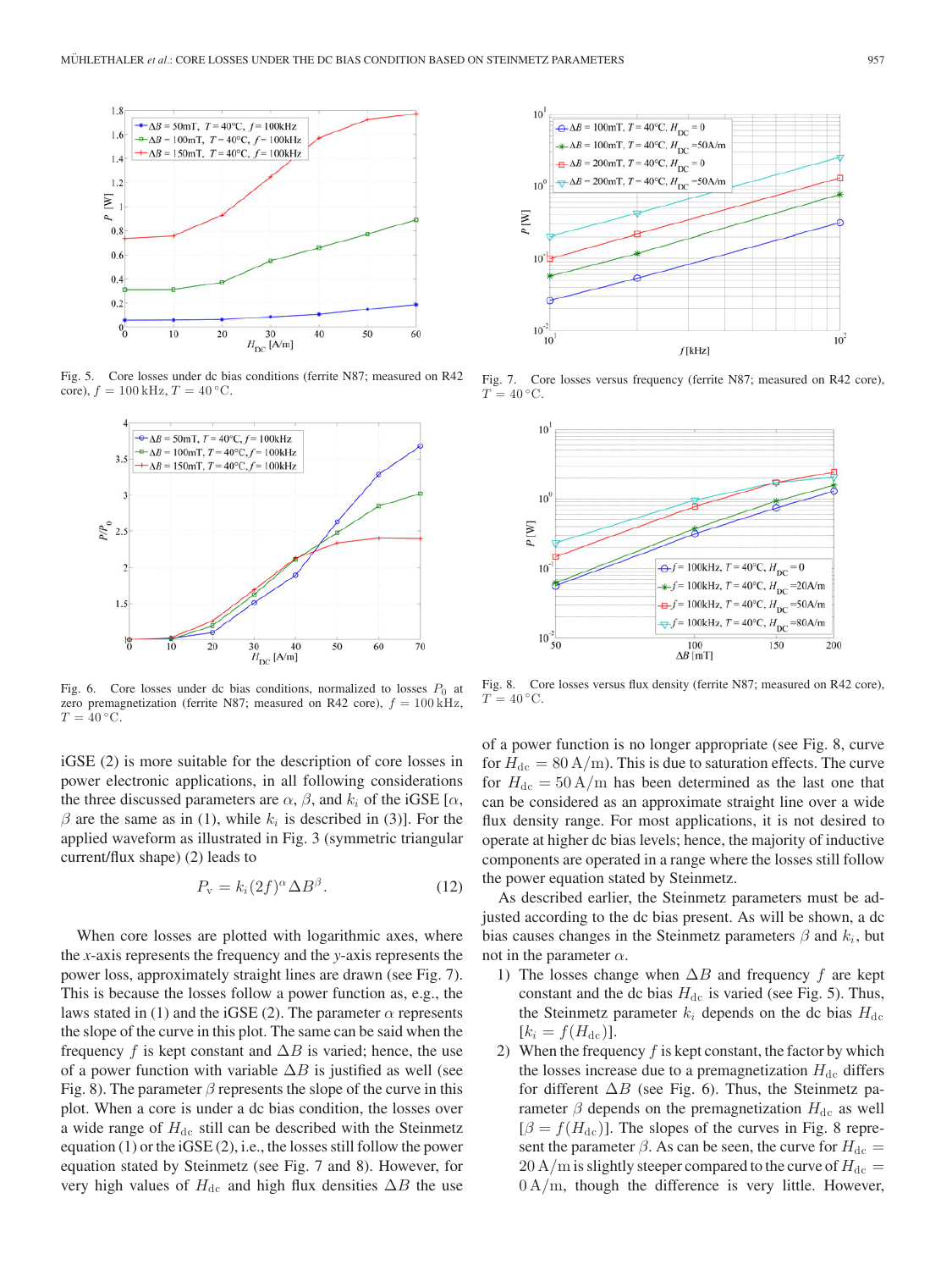

Fig. 9. Steinmetz parameters as a function of premagnetization  $H_{dc}$  (ferrite N87),  $T = 40 °C$ .

a small change in  $\beta$  already considerably influences the core losses, as one can see when comparing with Fig. 6. It should be again pointed out that it is only valid to define a  $\beta$  within the range of  $H_{dc}$  where the logarithmic plotted losses lead to an approximate straight line (see Fig. 8).

3) According to [13], the influence of a dc bias does not depend on the measurement frequency  $f$ . This has been confirmed for frequencies up to 100kHz. As can be seen in Fig. 7, at a constant  $\Delta B$ , the factor by which the losses increase due to a premagnetization  $H_{dc}$  is the same for different frequencies  $f$  (the slopes of the curves remain the same). Hence, the Steinmetz parameter  $\alpha$  is in this frequency range independent of the premagnetization  $H_{dc}$  $(\alpha = \text{const.})$ . The fact that  $\alpha$  is constant has been confirmed to frequencies up to 100kHz, no measurements above this frequency have been performed; hence, no information can be given as to whether and up to which frequency  $\alpha$  is constant.

Next, at each tested dc bias level the Steinmetz parameters have been extracted. A least square algorithm has been implemented that fits measured losses with calculated data by minimizing the relative error at three different values of  $\Delta B$ , each measured at two frequencies. The markers on top of the curves in Fig. 9 represent these values. As not only the Steinmetz parameters at discrete operating points are of interest, a curve fitting algorithm has been implemented to extract the dependencies  $\beta = f(H_{\text{dc}})$  and  $k_i = f(H_{\text{dc}})$ . Its derivation is discussed in Appendix B.

For the material N87 from EPCOS the dependences  $\beta =$  $f(H_{\text{dc}})$  and  $k_i = f(H_{\text{dc}})$  are given in Fig. 9, and normalized to  $\beta_0$  and  $k_{i0}$  in Fig. 10.  $\beta_0$  and  $k_{i0}$  are the Steinmetz parameters at zero premagnetization. The graph illustrated in Fig. 10 is referred to as the *Steinmetz premagnetization graph* (SPG). The SPG is very useful and it would be valuable to have such a graph in the data sheet of a magnetic material as it would then be possible to calculate core losses under a dc bias condition. Fig. 11 shows how the measured and, based on the SPG, calculated curves compare. For the considered working points the accuracy obtained has always been  $\leq \pm 15\%$ .



Fig. 10. SPG of the material ferrite N87 (EPCOS).



Fig. 11. Core losses under dc bias conditions: measured (meas.) and calculated (cal.) curves (ferrite N87),  $T = 40 °C$ .

In Appendix A, SPGs of other materials [Ferroxcube 3F3 (ferrite), EPCOS N27 (ferrite), and VAC VITROPERM 500F (nanocrystalline material)] are given. Furthermore, a discussion on how to extract the Steinmetz parameter value  $k$  from the SPG is given in Appendix C. The markers on top of the curves in the SPG represent the Steinmetz parameter values that are directly supported by measurement data. The SPG could be improved by an increase of the  $H_{dc}$  resolution to minimize interpolation errors. All given SPGs consider only the premagnetization range where it is still appropriate to use the Steinmetz approach, i.e., the losses still follow a power equation.

In the SPG, the Steinmetz parameters are plotted as a function of  $H_{\text{dc}}$ . For an ideal toroid  $H_{\text{dc}}$  can be calculated according to (5) as

$$
H_{\rm dc} = \frac{I_{\rm dc} N_1}{l_{\rm e}}\tag{13}
$$

where  $I_{\text{dc}}$  is the dc current,  $N_1$  is the number of excitation winding turns and  $l_e$  the effective magnetic path length of the CUT. It would also be possible to use  $B_{dc}$  instead of  $H_{dc}$ . For cores without air gaps,  $H_{dc}$  has the advantage that it is directly calculable from the current (as it is done in this work). For gapped cores, one would need to set up an accurate reluctance model [26] to calculate  $H_{dc}$  inside the core. The relationship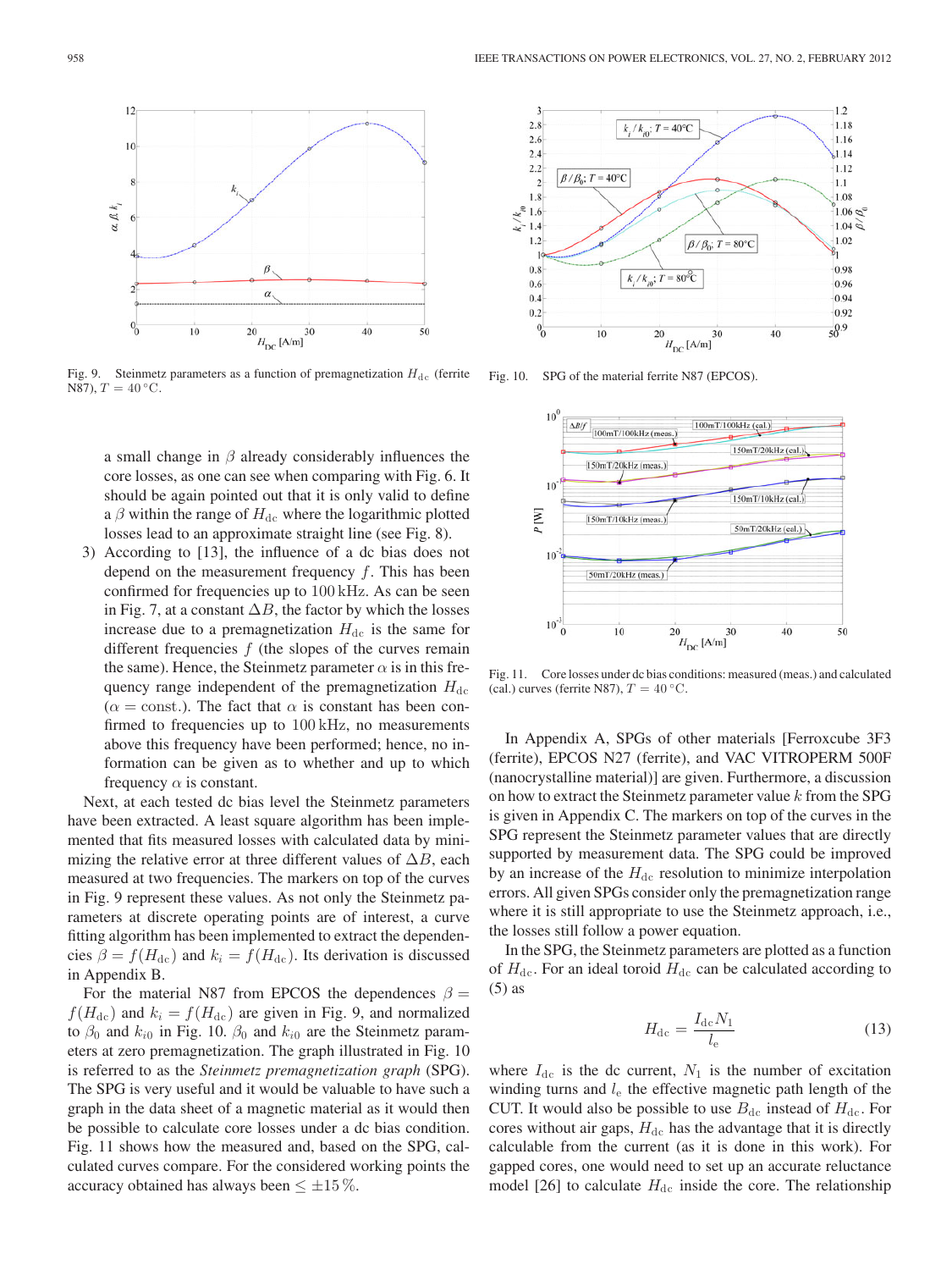

Fig. 12. Core losses under dc bias conditions: measured at different operating temperatures. Normalized to losses  $P_0$  at zero premagnetization. Material N87.

 $B_{\text{dc}}(H_{\text{dc}})$  is customarily assumed to be the initial magnetization curve [13].

For the derivation of the SPG the losses are calculated according to (12). For the frequency  $f$  the unit Hertz (Hz) has been used and for the peak-to-peak flux density  $\Delta B$  the unit Tesla (T) has been used. Consequently, the SPG is only valid when this set of units is used.

It should also be pointed out that the curves for lower values of  $H_{\text{dc}}$ , illustrated in Fig. 8 (including the curve for  $H_{\text{dc}} = 0$ ), have not the shape of exact straight lines. This illustrates well the fact that the parameter  $\beta$  is only valid for a limited flux density range (in Fig. 8, the flux densities are plotted over a wide range). The same conclusion could be made for  $\alpha$  when the losses are plotted over a wide frequency range. This behavior is a general limitation of the Steinmetz approach.

For the sake of completeness, it should be mentioned again that (1) and (2) are equations to calculate the loss *density*. Consequently, this paper does not address how to calculate core losses for cores of different shape. Commonly one divides the core into sections of constant flux densities and calculates the occurring losses in each section [27].

#### V. INFLUENCE OF TEMPERATURE

For an accurate core calculation, the temperature is another important parameter that considerably influences core losses. In Fig. 12 the losses normalized to losses  $P_0$  at zero premagnetization are given for different temperatures. As can be seen for the material ferrite N87, at higher temperatures the influence of a premagnetization on core losses reduces. The temperature influence is described by extending the SPG to curves of different operating temperatures, as shown in Fig. 10.

#### VI. EXAMPLE HOW TO USE THE SPG

In the previous sections, the SPG has been introduced. This section presents an easy-to-follow example that illustrates how to calculate core losses of the inductor of a power electronics converter with the help of the SPG. In Fig. 13 the schematic and the inductor current waveform of a buck converter are provided, and in Table III, the corresponding specifications are given. For



Fig. 13. Buck converter schematic (a) and current waveform (b) with specifications given in Table III.

TABLE III BUCK CONVERTER SPECIFICATIONS

| $V_{\rm in}$ / $V_{\rm out}$ | 12V/6V                                          |
|------------------------------|-------------------------------------------------|
|                              | $100\,\mathrm{kHz}$                             |
| $\overline{P}$               | 2W                                              |
| $I_{\rm load}$               | 0.33A                                           |
| $\overline{L}$               | $150 \,\mu$ H (EPCOS N87; R25; N=8; no air gap) |
|                              | (core part number: B64290L618X87 [23])          |

the inductor L a dc bias of  $H_{\text{dc}} = 44 \text{ A/m}$  [according to (13)], and a flux density ripple of  $\Delta B = 73$  mT is calculated. The following steps lead to the core losses that occur in the inductor.

- 1) For the used material, the corresponding Steinmetz parameters are extracted from the datasheet. This is done by solving (1) at three operating points for  $\alpha$ ,  $\beta$ , and k:  $\alpha = 1.25$ ,  $\beta = 2.46$ ,  $k = 15.9$  (values for temperature  $T = 40$  °C, at zero premagnetization).
- 2) Next,  $k_i$  is calculated according to (3):  $k_i = 1.17$ .
- 3)  $k_i$  and  $\beta$  are now adjusted according to the SPG of the material N87 (see Fig. 10) for an operating point with  $H_{dc} =$  $44 \text{ A/m: } k'_i = 2.8 \cdot k_i = 3.28 \text{ and } \beta' = 1.04 \cdot \beta = 2.56.$
- 4) Now, the losses are calculated according to (2). For piecewise linear waveforms, as is the case in the presented example, the integral of (2) may be split into one piece for each linear segment, such that a complicated numerical integration is avoided [10]. The losses follow as

$$
P = V_{e} \frac{k'_{i} (\Delta B)^{\beta' - \alpha}}{T}
$$
  
\n
$$
\cdot \left( \left| \frac{\Delta B}{DT} \right|^{\alpha} DT + \left| \frac{\Delta B}{(1 - D)T} \right|^{\alpha} (1 - D)T \right)
$$
  
\n
$$
= V_{e} \frac{k'_{i} (\Delta B)^{\beta' - \alpha}}{T}
$$
  
\n
$$
\cdot \left( \left| \frac{V_{in} - V_{out}}{NA_{e}} \right|^{\alpha} DT + \left| \frac{-V_{out}}{NA_{e}} \right|^{\alpha} (1 - D)T \right)
$$
  
\n= 52.8 mW, (14)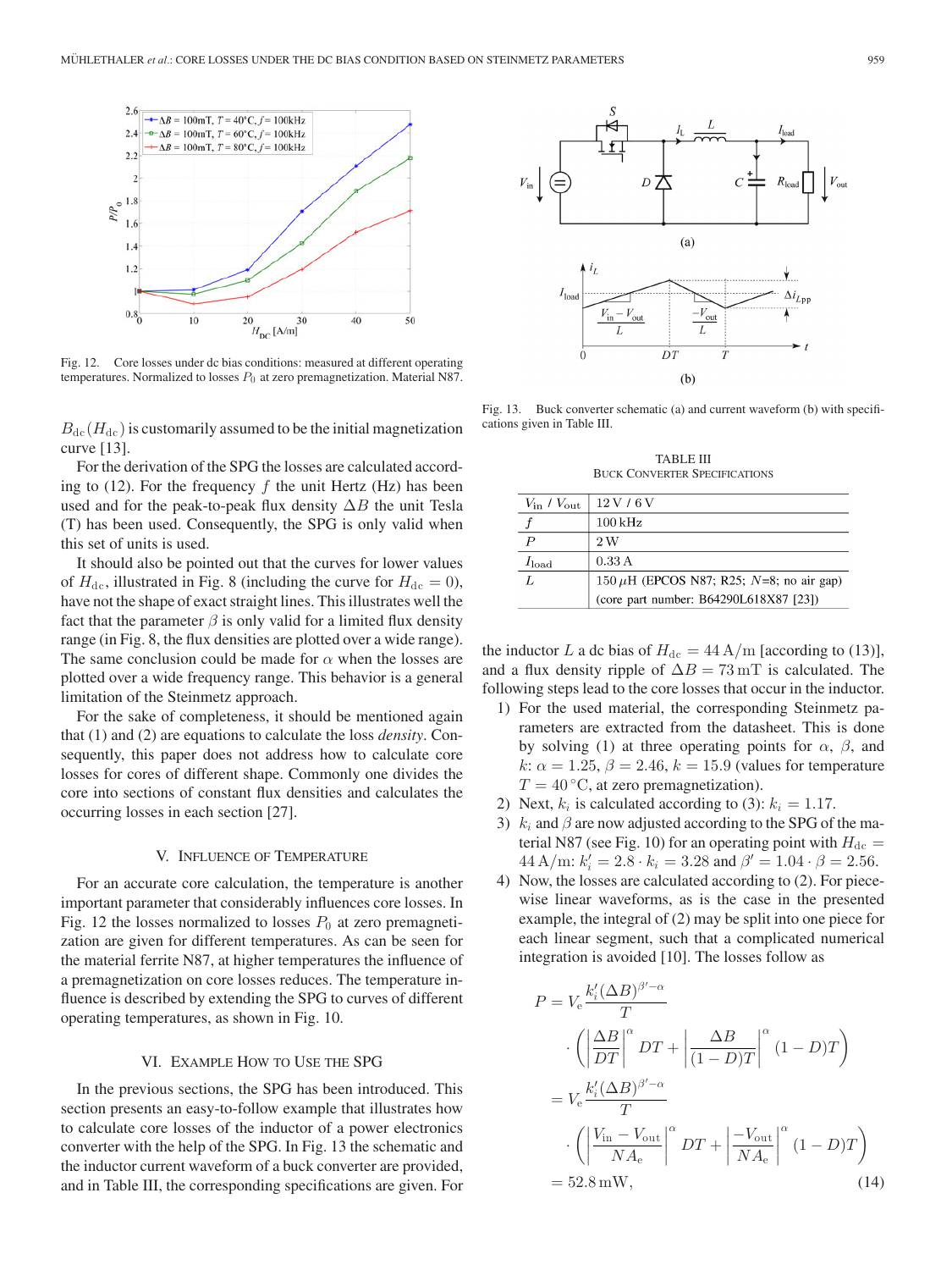

Fig. 14. Core losses under dc bias conditions; material VITROPERM 500F (VAC); core: W452;  $f = 100$  kHz,  $T = 40$  °C.

where  $V_e = 3079 \text{ mm}^3$  is the effective core volume,  $A_e =$ 51.26 mm<sup>2</sup> is the effective core cross section,  $T = 1/f$  is the period length, and  $D = 0.5$  is the duty cycle.

Under the assumption that the Steinmetz parameters had not been adjusted according to the SPG in the aforementioned example, the losses would have been calculated as  $P = 24.5$  mW, which is an underestimation by a factor of more than 2.

In case of a load change one has to redo the core loss calculation since a load change leads to a change in the premagnetization and, accordingly, a change of the core losses. This fact is rarely considered when modeling magnetic components.

### VII. CORE LOSSES UNDER DC BIAS CONDITION OF DIFFERENT MATERIALS

Different materials have been tested to gain information how core losses are influenced by a premagnetization in different materials. Measurements on the nanocrystalline material VIT-ROPERM 500F and on a molypermalloy powder core (Magnetics MPP 300u) and a core of silicon steel (tested: M165-35S grain-oriented steel with lamination thickness 0.35 mm) have been conducted. The measurements on the silicon steel core have been performed up to a dc magnetic flux density of 1 T, which is before the core starts to saturate. A loss increase of approximately 50% has been observed. The tested powder core (Magnetics MPP 300u; part number: C055433A2) has been tested up to a DC magnetic field strengths of 1200 A/m, up to that operating point the loss change is negligible small.

Losses in the nanocrystalline material VITROPERM 500F from Vacuumschmelze increase under dc bias condition, as can be seen in Fig. 14. The SPGs of the material VITROPERM 500F and of some other ferrites are given in Appendix A. In Table IV an overview of the tested materials is given. The reason for the distinctive behavior of each material class has not been studied for this work and could be investigated as part of future work. Tests have been performed only on the listed components; hence, a general declaration of the whole material class cannot be made with  $100\%$  certainty.

TABLE IV IMPACT OF DC BIAS TO CORE LOSSES, AN OVERVIEW OF DIFFERENT MATERIAL CLASSES

| <b>Material Class</b>                                                                                      | <b>Measured Material(s)</b>                                                                                                                                     | <b>Impact on Losses</b>                                                                        |
|------------------------------------------------------------------------------------------------------------|-----------------------------------------------------------------------------------------------------------------------------------------------------------------|------------------------------------------------------------------------------------------------|
| <b>Soft Ferrites</b>                                                                                       | EPCOS N87, N27, T35                                                                                                                                             | very high                                                                                      |
|                                                                                                            | Ferroxcube 3F3                                                                                                                                                  |                                                                                                |
| Nanocrystalline                                                                                            | VITROPERM 500F (VAC)                                                                                                                                            | yes                                                                                            |
| Silicon Steel                                                                                              | M165-35S grain-oriented steel                                                                                                                                   | yes                                                                                            |
| Molypermalloy                                                                                              | <b>Magnetics MPP300</b>                                                                                                                                         | small                                                                                          |
| Powder                                                                                                     |                                                                                                                                                                 |                                                                                                |
| 4<br>3.6<br>3.2<br>2.8<br>2.4<br>$k_i/k_{i0}$<br>2 <sup>5</sup><br>1.6<br>1.2<br>0.8<br>0.4<br>$0^\circ_0$ | $k_i / k_{i0}$ ; T = 30°C<br>$\beta/\beta_0$ ; T = 30°C<br>$\beta/\beta_0$ ; T = 100°C<br>$k_{i}/k_{i0}$ ; $T = 100$ °C<br>10<br>20<br>30<br>$H_{\rm DC}$ [A/m] | 1.2<br>1.16<br>1.12<br>1.08<br>1.04<br>0.96<br>0.92<br>$\frac{8}{10.88}$<br>0.84<br>50.8<br>40 |

Fig. 15. SPG of the material ferrite N27 (EPCOS); measured on R25 core.

#### VIII. CONCLUSION AND FUTURE WORK

A graph that shows the dependency of the Steinmetz parameters  $(\alpha, \beta, \text{ and } k)$  on premagnetization, i.e., the *Steinmetz premagnetization graph* (SPG) has been introduced. Based on the SPG, the calculation of core losses under dc bias condition becomes possible. For the considered frequency range it is shown that the graph is independent of the frequency  $f$ . This new approach on how to describe losses under dc bias condition is promising due to its simplicity. Such graphs are given for different materials and different operating temperatures.

Furthermore, different material classes have been tested to gain information on how core losses are influenced by a premagnetization. Measurements on molypermalloy powder, silicon steel, nanocrystalline material, and ferrite cores have been performed.

For this paper, only experiential results have been presented, a material scientific explanation for the distinctive behavior of each material class has not been studied and could be investigated as part of future work.

#### APPENDIX A

#### SPGS OF OTHER MATERIALS

In Fig. 15, the SPG is given for the material EPCOS N27, and in Fig. 16 for the material Ferroxcube 3F3. In Fig. 17, the SPG for the nanocrystalline material VITROPERM 500F from Vacuumschmelze (VAC) is depicted. The independency of the frequency has been confirmed for all materials ( $\alpha$  = constant). All given SPGs consider only the premagnetization range where it is still appropriate to use the Steinmetz approach, i.e., the losses still follow a power equation.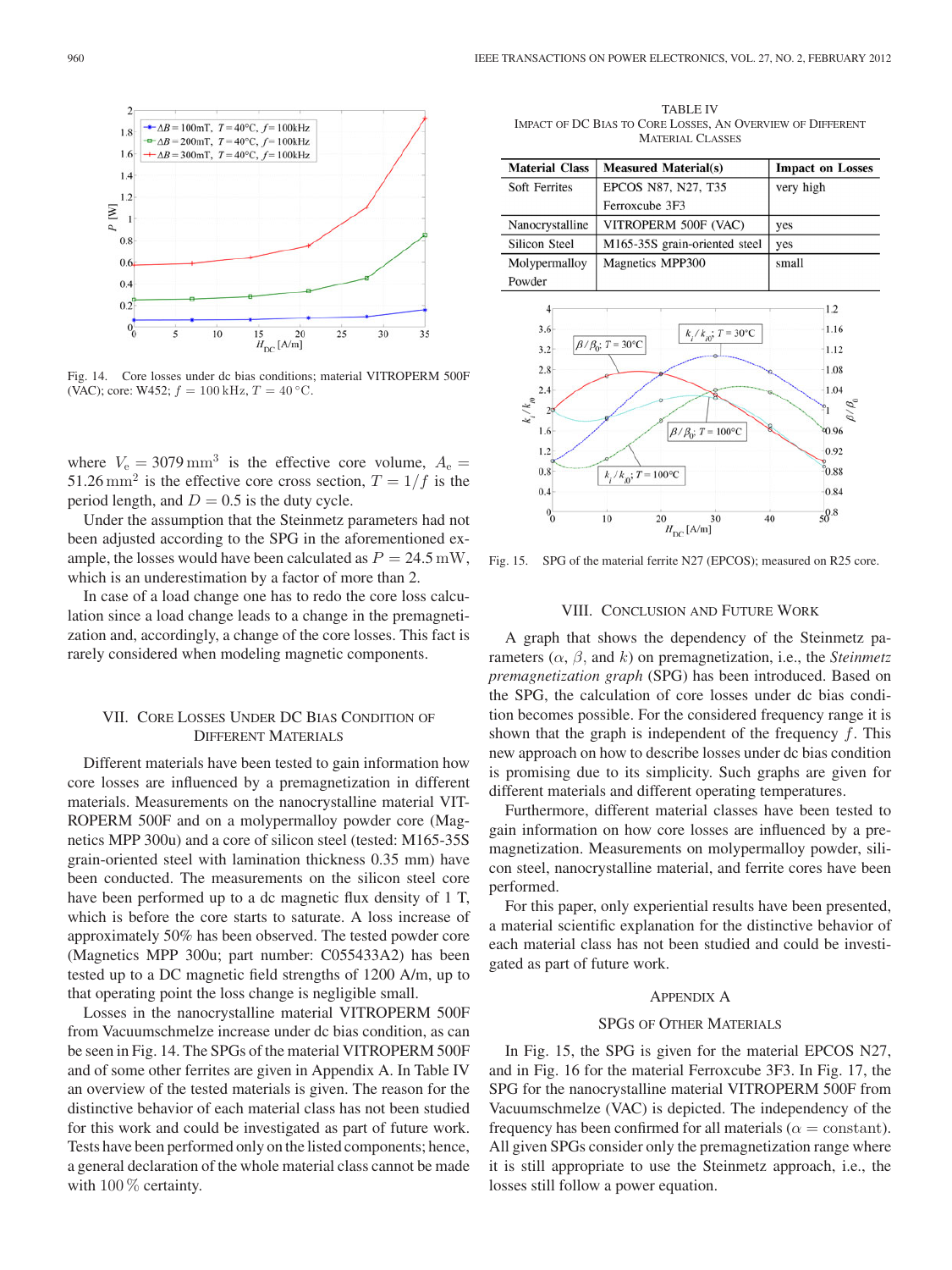

Fig. 16. SPG of the material ferrite 3F3 (Ferroxcube); measured on core type TN25/15/10.



Fig. 17. SPG of the material VITROPERM 500F (VAC); measured on W452 core.

#### APPENDIX B

#### DERIVATION OF THE STEINMETZ PREMAGNETIZATION GRAPH

The Steinmetz parameters as a function of  $H_{dc}$  are described with a fourth-order series expansion

$$
\begin{bmatrix} \alpha \\ \beta \\ k_i \end{bmatrix} = \begin{bmatrix} \alpha_0 & 0 & 0 & 0 & 0 \\ \beta_0 & p_{\beta 1} & p_{\beta 2} & p_{\beta 3} & p_{\beta 4} \\ k_{i0} & p_{k i 1} & p_{k i 2} & p_{k i 3} & p_{k i 4} \end{bmatrix} \cdot \begin{bmatrix} 1 \\ H_{\text{dc}} \\ H_{\text{dc}}^2 \\ H_{\text{dc}}^3 \\ H_{\text{dc}}^4 \\ H_{\text{dc}}^4 \end{bmatrix}
$$
(15)

or

$$
S = P \cdot H. \tag{16}
$$

 $\Gamma$ 

To extract the dependency of the Steinmetz parameters on the premagnetization, one has to find the right coefficients of the matrix **P**. This is an optimization problem. A least square algorithm has been implemented that fits measured curves with calculated data by minimizing the relative error at three different values of  $\Delta B$ , each measured at two frequencies, and six premagnetization values  $H_{dc}$  (including  $H_{dc} = 0$ ). The losses are calculated according to (12) with Steinmetz parameters from (15) and (16). In the initial matrix **P**, all elements  $p_*(15)$  are set



Fig. 18. (a) Illustration of a flawed SPG (material ferrite N27 (EPCOS) at  $40\textdegree$ C; measured on R25 core). The initial dip in the curve  $k/k_{i0}$  is not supported by measurement data and (b) leads to a partly wrong core loss calculation.

to 0. The values that represent the Steinmetz values under no dc bias condition ( $\alpha_0$ ,  $\beta_0$ , and  $k_{i0}$ ) have reasonable initial values. As an optimization constraint, it is assumed that  $\alpha(H_{\text{dc}}) > 1$ and  $\beta(H_{\text{dc}}) > 2$  for all values of  $H_{\text{dc}}$ . The optimization is based on the MATLAB function fminsearch() that applies the Downhill-Simplex-Approach of Nelder and Mead [28]. This optimization procedure leads to graphs for the Steinmetz dependency as Fig. 9, or normalized to  $\beta_0$  respectively  $k_{i0}$  to the SPG as, e.g., shown in Fig. 10.

For the sake of completeness, a drawback of the chosen straightforward fitting procedure is discussed below. The fitting procedure described earlier to calculate the SPG may in some cases result in flawed SPGs that lead to a partially incorrect core loss calculation. This is illustrated in Fig. 18, where an initial dip in the  $k/k_{i0}$  curve [see Fig. 18(a)] leads to an underestimation of core losses for very low values of  $H_{dc}$  [see Fig. 18(b)]. This behavior is not supported by any measurement data. Such interpolation errors could, for example, be avoided/limited by an increase of the  $H_{dc}$  resolution. However, all published SPGs (except the one in Fig. 18) are tested to be (almost) free from such anomalies

#### APPENDIX C

#### CLASSIC STEINMETZ PARAMETER  $k$

A short discussion on how to extract the Steinmetz parameter value k (not  $k_i$ ) from the SPG follows. According to (3), for k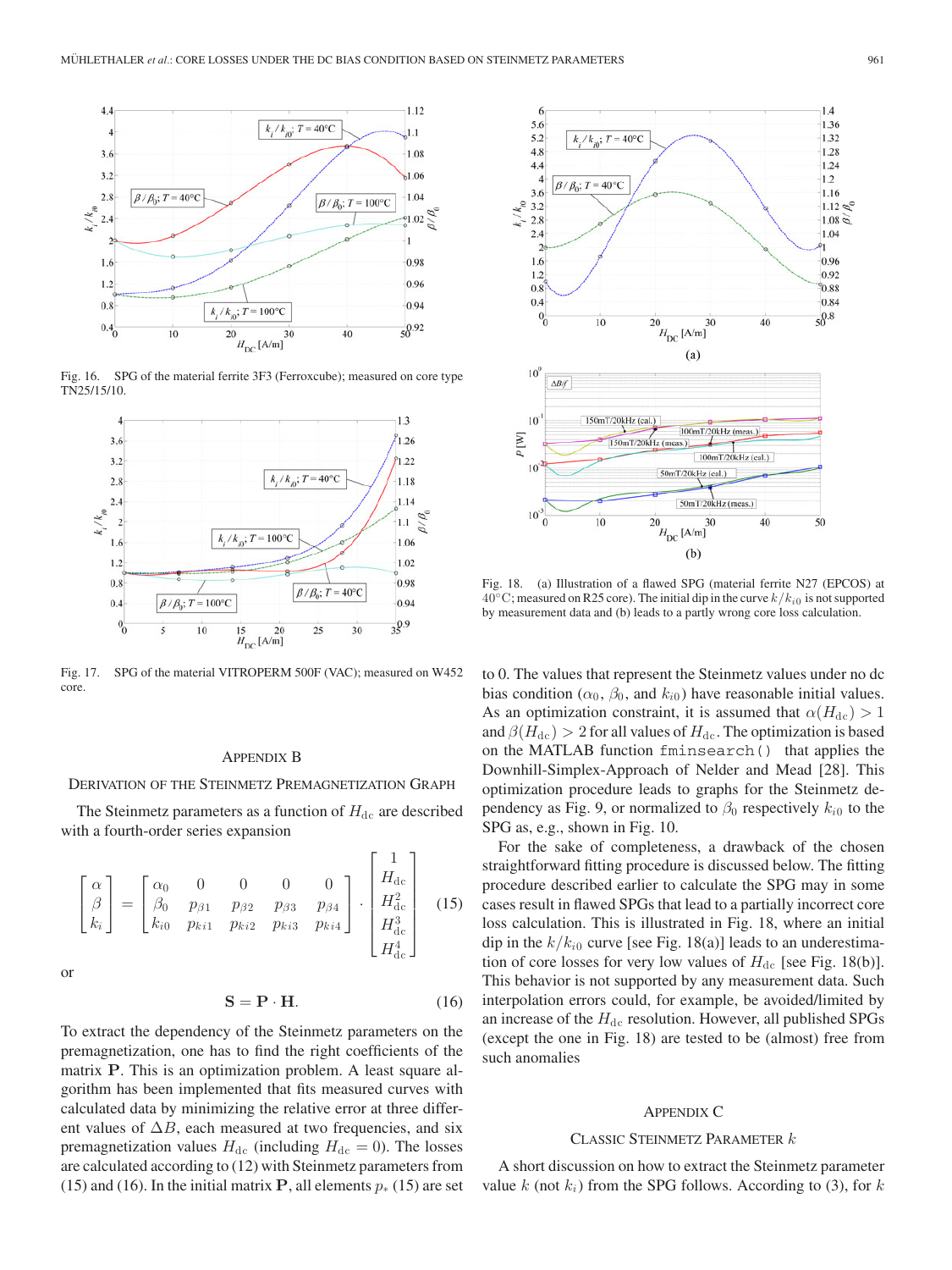we have

$$
\frac{k}{k_0} = \frac{k_i (2\pi)^{\alpha - 1} \int_0^{2\pi} |\cos \theta|^{\alpha} 2^{\beta - \alpha} d\theta}{k_{i0} (2\pi)^{\alpha - 1} \int_0^{2\pi} |\cos \theta|^{\alpha} 2^{\beta_0 - \alpha} d\theta}
$$
(17)

that is, under the assumption  $\alpha = constant$ ,

$$
\frac{k}{k_0} = \frac{k_i 2^{\beta}}{k_{i0} 2^{\beta_0}} = \frac{k_i}{k_{i0}} \cdot 2^{\left(\frac{\beta}{\beta_0} - 1\right)\beta_0},\tag{18}
$$

where  $\beta/\beta_0$  can be extracted from the SPG. Of course, it is conceivable to write  $k/k_0$  in the SPG, instead of  $k_i/k_{i0}$ . However, because the built test system excites the core with a triangular current shape,  $k_i/k_{i0}$  has been chosen for the graph. The iGSE is in any case very broadly used, hence, to avoid further calculations, to have directly the information about  $k_i$  is often desired.

#### **REFERENCES**

- [1] E. C. Snelling, *Soft Ferrites, Properties and Applications*. 2nd Ed. London, U.K.: Butterworth, 1988.
- [2] C. P. Steinmetz, "On the law of hysteresis," *Proc. IEEE*, vol. 72, no. 2, pp. 197–221, Feb. 1984.
- [3] S. Iyasu, T. Shimizu, and K. Ishii, "A novel iron loss calculation method on power converters based on dynamic minor loop," in *Proc. Eur. Conf. Power Electron. Appl.*, 2005, pp. 2016–2022.
- [4] T. Shimizu and K. Ishii, "An iron loss calculating method for AC filter inductors used on PWM inverters," in *Proc. 37th IEEE Power Electron. Spec. Conf.*, 2006, pp. 1–7.
- [5] K. Terashima, K. Wada, T. Shimizu, T. Nakazawa, K. Ishii, and Y. Hayashi, "Evaluation of the iron loss of an inductor based on dynamic minor characteristics," in *Proc. Eur. Conf. Power Electron. Appl.*, 2007, pp. 1–8.
- [6] G. Bertotti, *Hysteresis in Magnetism*. New York: Academic, 1998.
- [7] W. A. Roshen, "A practical, accurate and very general core loss model for nonsinusoidal waveforms," *IEEE Trans. Power Electron.*, vol. 22, no. 1, pp. 30–40, Jan. 2007.
- [8] J. Reinert, A. Brockmeyer, and R. De Doncker, "Calculation of losses in ferro- and ferrimagnetic materials based on the modified Steinmetz equation," *IEEE Trans. Ind. Appl.*, vol. 37, no. 4, pp. 1055–1061, Jul./Aug. 2001.
- [9] J. Li, T. Abdallah, and C. R. Sullivan, "Improved calculation of core loss with nonsinusoidal waveforms," in *Ind. Appl. Conf., 36th IEEE IAS Annu. Meeting.*, 2001, vol. 4, pp. 2203–2210.
- [10] K. Venkatachalam, C. R. Sullivan, T. Abdallah, and H. Tacca, "Accurate prediction of ferrite core loss with nonsinusoidal waveforms using only Steinmetz parameters," in *Proc. IEEE Workshop Comput. Power Electron.*, 2002, pp. 36–41.
- [11] J. Biela, U. Badstuebner, and J. W. Kolar, "Impact of power density maximization on efficiency of DC–DC converter systems," *IEEE Trans. Power Electron.*, vol. 24, no. 1, pp. 288–300, Jan. 2009.
- [12] I. Villar, U. Viscarret, I. Etxeberria-Otadui, and A. Rufer, "Global loss evaluation methods for nonsinusoidally fed medium-frequency power transformers," *IEEE Trans. Ind. Electron.*, vol. 56, no. 10, pp. 4132–4140, Oct. 2009.
- [13] G. Niedermeier and M. Esguerra, "Measurement of power losses with DC-bias—The displacement factor," in *Proc. PCIM*, 2000, pp. 169–174.
- [14] A. Brockmeyer, "Experimental evaluation of the influence of DCpremagnetization on the properties of power electronic ferrites," in *Proc. 11th Annu. Appl. Power Electron. Conf.*, Mar. 1996, vol. 1, pp. 454–460.
- [15] T. Komma, "Allgemein gültiger entwurfsalgorithmus für magnetische komponenten in schaltnetzteilen mit unterschiedlichen topologien und schaltfrequenzen bis 2 mhz," Ph.D. dissertation, Faculty Electr. Comput. Eng., Tech. Univ., Dresden, Germany, 2005.
- [16] M. S. Lancarotte, C. Goldemberg, and A. A. Penteado, "Estimation of FeSi core losses under PWM or DC bias ripple voltage excitations," *IEEE Trans. Energy Convers.*, vol. 20, no. 2, pp. 367–372, Jun. 2005.
- [17] C. A. Baguley, B. Carsten, and U. K. Madawala, "The effect of DC bias conditions on ferrite core losses," *IEEE Trans. Magn.*, vol. 44, no. 2, pp. 246–252, Feb. 2008.
- [18] C. A. Baguley, U. K. Madawala, and B. Carsten, "A new technique for measuring ferrite core loss under DC bias conditions," *IEEE Trans. Magn.*, vol. 44, no. 11, pp. 4127–4130, Feb. 2008.
- [19] B. Carsten, "Why the magnetics designer should measure core loss; with a survey of loss measurement techniques and a low cost, high accuracy alternative," in *Proc. Power Convers. Intell. Motion*, 1995, pp. 163–179.
- [20] F. Dong Tan, J. Vollin, and S. Cuk, "A practical approach for magnetic core-loss characterization," *IEEE Trans. Power Electron.*, vol. 10, no. 2, pp. 124–130, Mar. 1995.
- [21] W. Shen, F. Wang, D. Boroyevich, and C. W. Tipton, "Loss characterization and calculation of nanocrystalline cores for high-frequency magnetics applications," *IEEE Trans. Power Electron.*, vol. 23, no. 1, pp. 475–484, Jan. 2008.
- [22] V. Thottuvelil, T. Wilson, and H. Owen, "High-frequency measurement techniques for magnetic cores," *IEEE Trans. Power Electron.*, vol. 5, no. 1, pp. 41–53, Jan. 1990.
- [23] *Ferrites and Accessories, Edition 2007.* Munich, Germany: EPCOS AG.
- [24] M. Mu, Q. Li, D. Gilham, F. C. Lee, and K. D. T. Ngo, "New core loss measurement method for high frequency magnetic materials," in *Proc. IEEE Energy Convers. Congr. Expo.*, 2010, pp. 4384–4389.
- [25] A. V. den Bossche and V. C. Valchev, *Inductors and Transformers for Power Electronics*. Boca Raton, FL: CRC Press, 2005.
- [26] J. Mühlethaler, J. W. Kolar, and A. Ecklebe, "A novel approach for 3D air gap reluctance calculations," in *Proc. 8th Int. Conf. Power Electron.— ECCE Asia*, 2011, pp. 446–452.
- [27] J. Mühlethaler, J. W. Kolar, and A. Ecklebe, "Loss modeling of inductive components employed in power electronic systems," in *Proc. 8th Int. Conf. Power Electron.—ECCE Asia*, 2011, pp. 945–952.
- [28] J. A. Nelder and R. Mead, "A simplex method for function minimization," *Comput. J.*, vol. 4, pp. 308–313, 1965.



**Jonas Mühlethaler** (S'09) received the M.Sc. degree in electrical engineering from the Swiss Federal Institute of Technology (ETH Zurich), Zurich, Switzerland, in 2008. During his studies, he focused on power electronics and electrical machines. In the M.Sc. thesis, which he wrote at ABB Corporate Research, Sweden, he worked on compensating torque pulsation in permanent magnet motors. Since 2008, he is working toward the Ph.D. degree in the Power Electronic Systems Laboratory (PES), ETH, focusing on modeling and designing magnetic components.



**Jürgen Biela** (S'04–M'06) received the Diploma (with honors) degree in electrical engineering from Friedrich–Alexander University Erlangen, Nuremberg, Germany, in 1999 and the Ph.D. degree from the Swiss Federal Institute of Technology (ETH Zurich) Zurich, Zürich, Switzerland, in 2006. During his studies, he dealt in particular with resonant dc-link inverters at Strathclyde University, Glasgow, U.K., and the active control of series-connected IGCTs at the Technical University of Munich, München, Germany.

He was with the Research Department of A&D Siemens, Germany, in 2000, where he worked on inverters with very high switching frequencies, SiC components, and EMC. In July 2002, he was with the Power Electronic Systems Laboratory (PES), ETH, while working toward the Ph.D. degree, focusing on optimized electromagnetically integrated resonant converter. From 2006 to 2007, he was a Postdoctoral Fellow with PES and has been a Guest Researcher at the Tokyo Institute of Technology, Tokyo, Japan. From 2007 to mid-2010, he was a Senior Research Associate with PES. In August 2010, he was appointed an Associate Professor and Head of the Laboratory for High Power Electronic Systems, ETH. His current research interests include design, modeling, and optimization of PFC, dc–dc, and multilevel converters with emphasis on SMART grid, electric mobility and traction applications as well as pulsed-power systems for medical and accelerator applications.